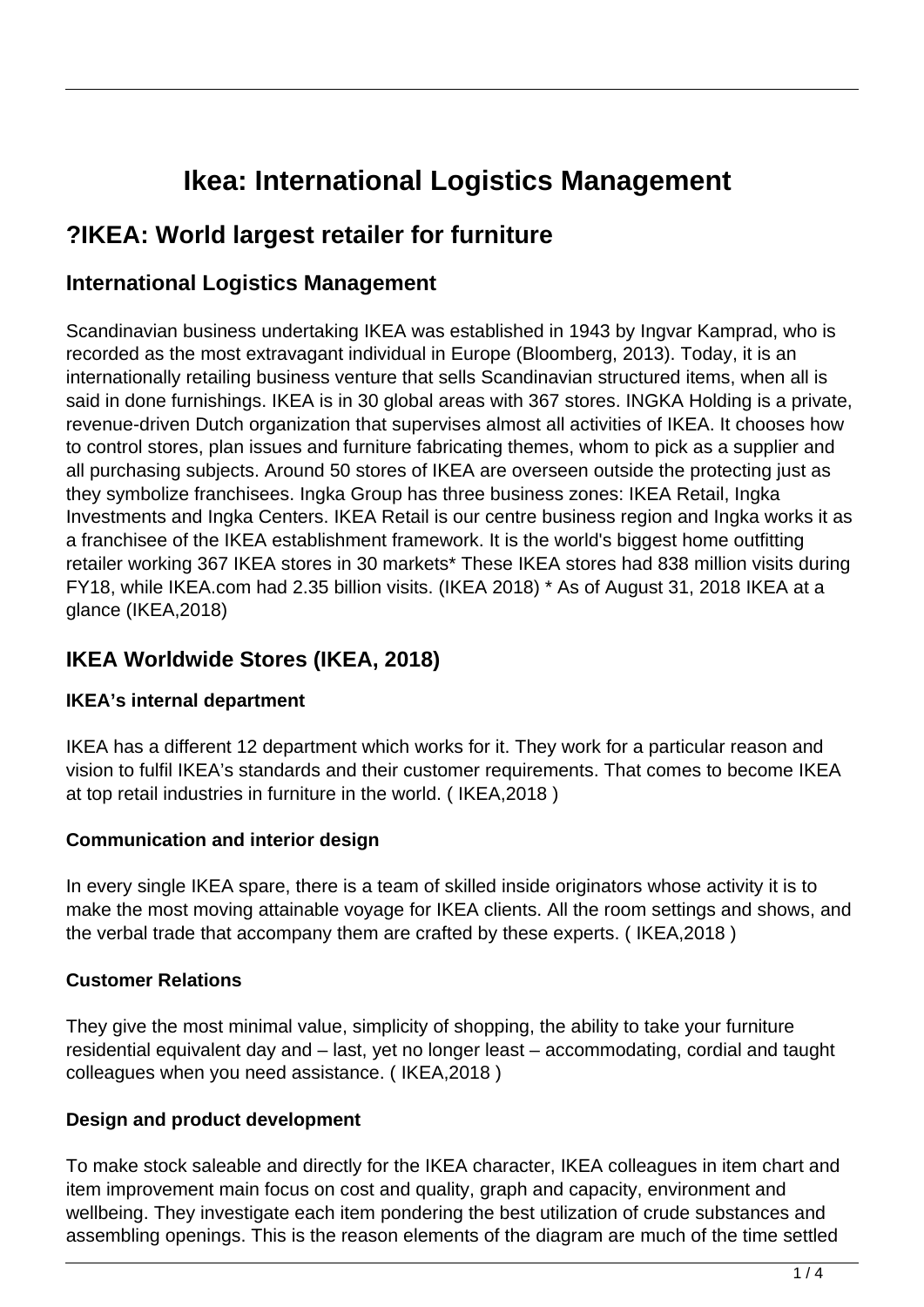on the assembling office floor, the spot planners and producers cooperate. ( IKEA,2018 ) The IKEA shift is created by utilizing IKEA of Sweden in Älmhult, Sweden, and all situations in this work environment are based there.

### **Finance and Business navigation**

Collaborators in this region consolidate a conclusive and venturesome technique with painstaking quality and structure. They play a fundamental help work in conveying the IKEA vision and endeavour thought. Both Finance and Business route capacities length the whole organization, and the work is performed in a similar manner paying little mind to area. Similarly, as with various work territories inside IKEA, colleagues from one piece of IKEA can change to another, which lets in for some expert and non-open advancement openings. ( IKEA,2018 )

### **Human Resources**

IKEA gatherings need sensible, basic individuals who support helping us to satisfy the IKEA vision – to make a higher everyday way of life for some individuals. Our Human Resources groups lead crafted by drawing in and motivating collaborators and building up an invigorating and fun workplace. They are acutely mindful that the driven forward accomplishment of IKEA organizations relies upon the industrious advancement of IKEA colleagues. ( IKEA,2018 )

## **Information technology (IT)**

Working over the span of IKEA, IT bears unending chances to disentangle, streamline and improve every single part of IKEA activities. While a large portion of the specific IT employments and assignments are based absolutely in IKEA IT focuses, IT help highlights exist in all pieces of the organization. ( IKEA,2018 )

### **Logistics**

Coordinations jobs exist at each phase in the outfit chain at IKEA, from the second an item leaves the maker to the minute it is in the palms of the client. Ensuring that high volumes of IKEA items are helpful to clients and in impeccable conditions and at the negligible expense, is an endeavour that requires specific arranging and adaptability in a quick-paced condition.

Typical roles in this work area

- In-store logistics manager
- Goods drift managers and co-workers
- Sales and supply support supervisor and co-workers
- Team leader, goods go with the flow ( IKEA,2018 )

### **Marketing and Communication**

They utilize a few channels open air the spare to clarify the full IKEA offer, in any case, the beginning stage is forever our clients' needs. The best-realized channel is the IKEA Catalog, which is created by utilizing IKEA Communications in Älmhult, Sweden. Other basic channels are IKEA sites, distributions, handouts, publicizing and PR. ( IKEA,2018)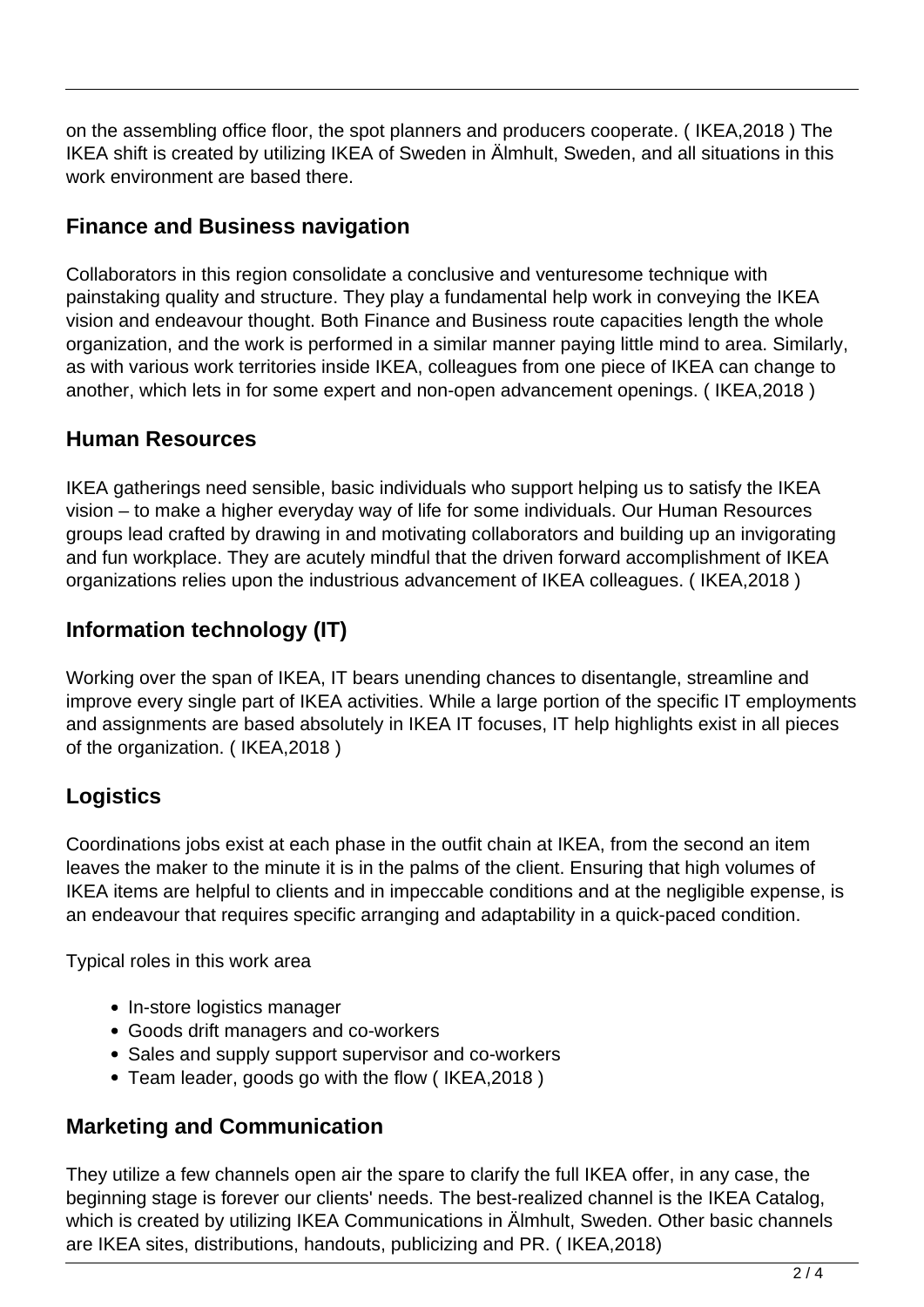### **Purchasing**

IKEA providers and attractive associations with them are among their greatest resources. Obtaining colleagues construct win-win relations with focused providers who care about people and the earth. Proficient and solid items with high great outcomes and least waste are the foundation for making the most minimal cost. Obtaining gatherings are set the world over and work with providers above 50 nations. They finding new providers and assess and advance existing ones. They moreover effectively help providers in their work to upgrade working conditions and limit horrendous natural effect. ( IKEA,2018 )

#### **Restaurant (IKEA Food)**

IKEA FOOD plays a significant job in the IKEA Concept by method for drawing in rush hour gridlock to the IKEA shop and urging them to stay longer. The eateries, bistros and Swedish nourishment shops likewise help to reinforce their Swedish ID and low-costs. ( IKEA,2018 )

#### **Sales**

Almost the whole in the IKEA change is reachable in our shops for promptly remove, yet the supplier is reachable when people need it. Deals collaborators are prepared in essentially every single component of their business zone, so they can supply clients planning and answer to their inquiries. They work in deals groups and have the energy for retail. They likewise have exhaustive expertise of the IKEA client, the IKEA Concept and the IKEA go. Some portion of offers associates can keep up the shift introduction perfect and rousing and to make positive that every one of the insights that spare guests need to settle on a looking for choice is available to them. ( IKEA,2018 )

#### **Sustainability and TQE**

IKEA needs to offer practical local outfitting arrangements that enable numerous individuals to make manageable lives at home. The items ought to be secured for individuals and the earth, strong and practical, well-structured and benefactor cordial. The numerous select highlights inside Technique, Quality and Environment utilize their expert capacities and information to improve all variables of item phenomenal while limiting costs and advancing social and ecological supportability. ( IKEA,2018 )

### **IKEA Value Chain ( IKEA,2018 ) Conclusion**

IKEA has viable and effective operational procedures, by overseeing them on the abnormal state where control and investigation of business procedures make achievement. Strategies inside the organization are intended to control the estimating approach, quality, coordination and providers. A durable organization with the providers is a commonly profitable angle for the two sides. In our time of globalization, it is difficult to make any forecasts, thought perception about the patterns and different pointers gives us a nonexistent situation that depicts difficulties, and those could be faced by production network. Environmentally proficient business courses will affect on store network and coordinations choices. This thought is comprehended and anticipated by IKEA, that is the reason production of things to come inventory network is so significant for the organization, which is worried about the manageability issues, so it has